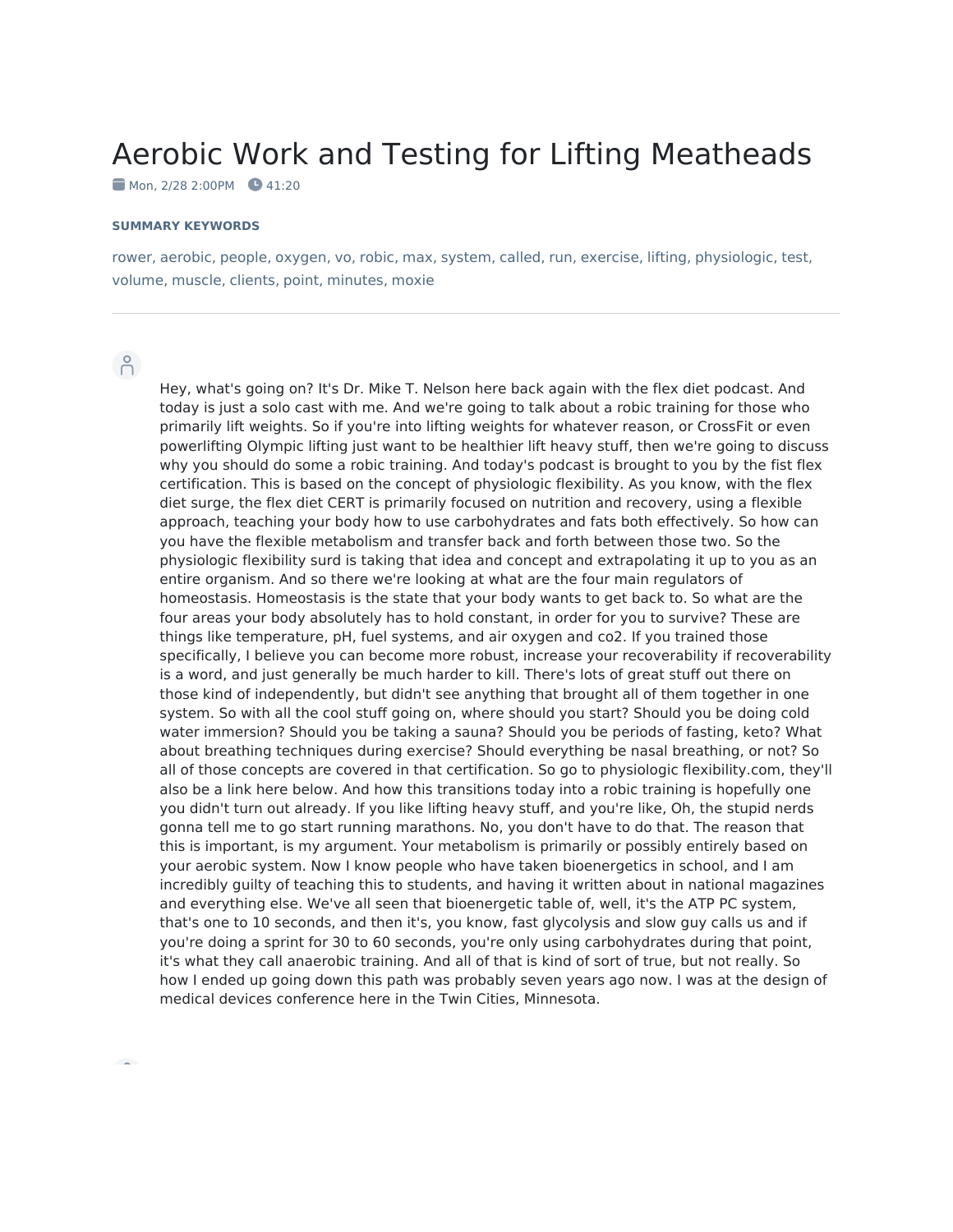It was even longer than that, because I was still working for a medical device company at that time. So it might have been even before that. So in the past, I worked for guidance, and then was later acquired by Boston Scientific. I worked in the Division of pacemakers and implantable defibrillators. I was in technical service for a while and then I transferred to Leeds development. It's a little wires that go into the heart. And I transferred back to tech service when I was going back to school to do my PhD. So while I was there, I got to go to the design of medical devices conference at the University of Minnesota. And one of the guys there shout out to Roger was presenting this sensor that you could stick over a muscle and would tell you by using something called a nears technology, which is where they reflect a little bit of light into the muscle. It will would be able to tell you how much oxygen it was using. So we've all seen those pulse oximeters, which fires a little bit of light. And that can tell you on the arterial side, right, the high oxygen side, what percentage is saturated, right? So for healthy people like 97 98%, you probably don't want to hit exactly 100%. But you want to be pretty high. So it's that same idea. But now we're applying it at the muscle level. So normally a Moxie sensor is applied over the quad, but you can put it over other muscles wherever you like, on the body, uses that same nears technology, and gives you an idea of something called smo to button English, just how much oxygen the muscle is using. And that was either there or was my buddy Aaron in Texas, I can't quite remember

## $\beta$

 $\bigcap^{\circ}$ 

sort of video of someone doing a wind gate to high power output for 30 seconds. We used to torture people in the lab with that very brutal. So historically, you'll get on a bike, you'll start spinning the bike at a really high rpm with a very low load, save 50 or even 100 watts. And then when you say go, you transfer the load to be really high. Like there's different equations to figure out how much of a load but for most people you're looking at, they have to now generate 300 400 Even 500 watts or more. So it becomes very difficult to pedal at that point. And it is a very brutal test. When I was watching this, they had stuck a Moxie sensor over this athletes quad. Now historically, you would expect that this is a purely anaerobic event. So anaerobic meaning it is not using oxygen, right. So the basic definition of something that is aerobic is it is using oxygen to create ATP or energy for the body for the cell, I would have expected that this oxygen sensor then the Moxie sensor would not really change, right? I've been classically taught this is a robic exercise, therefore the muscles not really using much oxygen. And what I saw was the direct opposite, it started off near around 85%. And then by the end of the 30 seconds, was down near 10%. Meaning that at the end of just that 32nd period, the muscle was extremely a robic it was pulling as much oxygen as it could so much that it's what they call D saturating that, right, so you see your percentage be real high. And then the percentage ends up being real low. Reason it's lowest because it's being used by the muscle. Now again, there's a whole bunch of assumptions that, that go into this and the use of nears technology, and Moxie. What layer are you looking at how deep does a light penetrate and so there is a fair amount of assumptions and some contention here. But what baffled me was that didn't match what I had been taught my whole life. And so this then proceeded to bug me for many, many years, my first thought was, well, maybe the little sensor, the marks that he put on there wasn't very accurate, it turns out to be relatively accurate, at least for a one off type assessment. If you get into comparison of one athlete to the next, general trends, you can probably observe, but it gets down into the weeds real fast. All this comes back to I think most everything we do is based on a robic training, that if it is true, that high intensity output will start sucking oxygen right away, right the muscle is using oxygen, then the aerobic component of all training is very, very high. So how to explain this to students now, and other people in the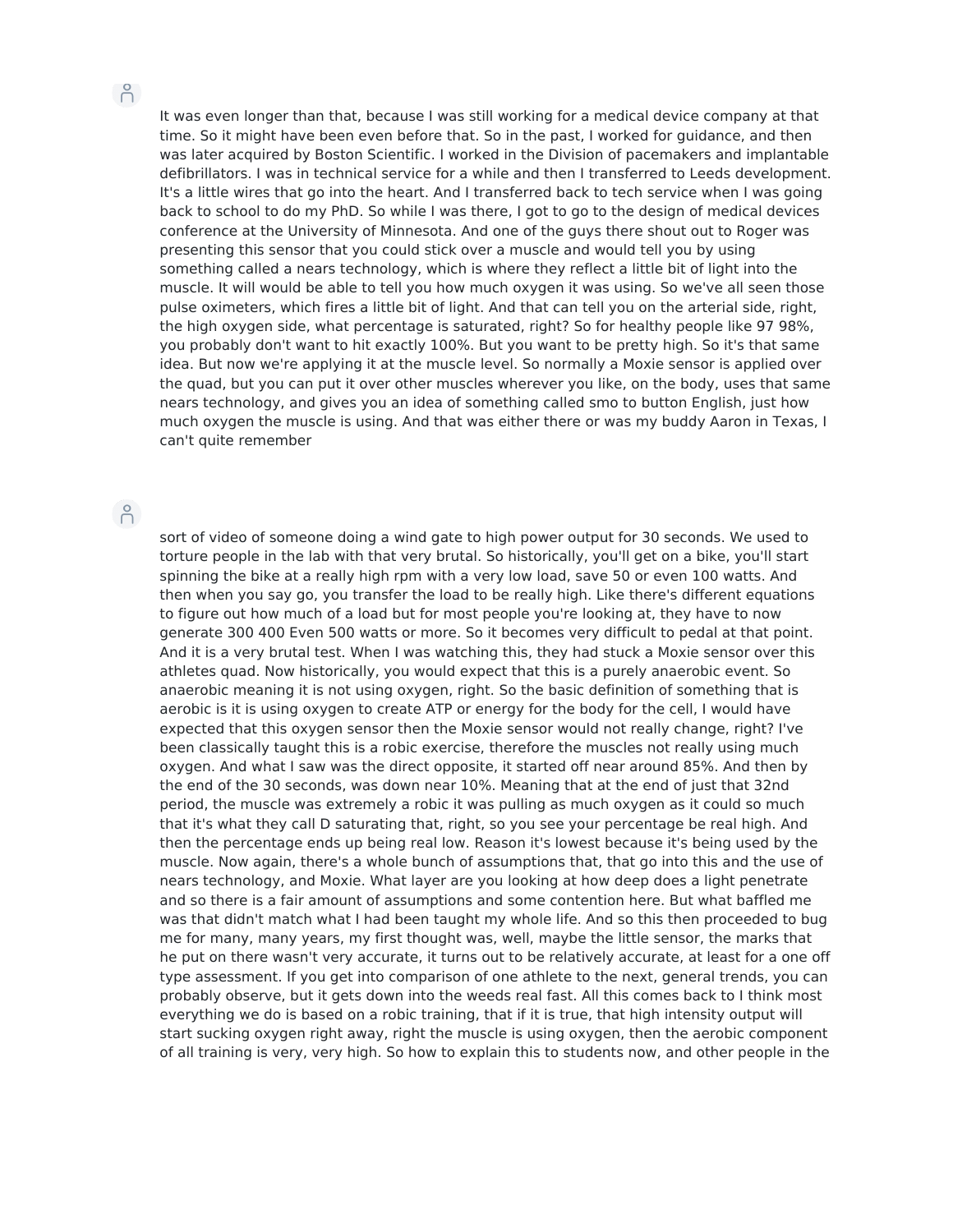mentorship and the physiologic flexibility CERT is think of the aerobic use as a dial not so much an on and off switch. Right. So as you become more intense exercise, at some point, you are going to use more oxygen. It is true that you can sprint or do output of exercise with no air exchange, right holding your breath. And you can do that for a short period of time, which again, I would not recommend we don't want anyone passing out or an exercise. However, when you're done, your breathing rate is still going to be quite elevated, right? You've kind of sort of delayed the aerobic component there and this gets into epoch, oxygen debt, etc. So going back to why this is practical to you, and even some clients To train is I've done a robotic assessment on appliance now online, started that probably about three and a half, maybe four years ago. So typical complaint would be client comes in, they're like, I don't know, like, my energy level just doesn't feel very good. I get just really hammered. Whenever I do any exercise or higher volume.

### $\beta$

I just feel like you know, 1015 20 years ago, my energy levels were a lot higher. Now again, energy levels, fatigue, that can be related to a bazillion different things from a little iron, just poor lifestyle, lack of sleep, too much caffeine, not enough calories, poor nutrition, and not enough micro nutrition, all that kind of stuff. But what I found was, once we got all of that stuff taken care of, we're pretty good on track, right? All that's in the flextight cert, some people still were having the same complaint, and they appeared to be very intolerant as we would increase the volume, or the amount of work that they would do. So once I realized that, hmm, if this is all really truly Arabic, maybe we should test or look at an assessment of something called their vo two max. So VO two Max is simply the volume of exercise or I should say the volume of oxygen, you can pull during Max exercise. So typically this is associated as a marker for aerobic performance. Now, again, VO two Max doesn't absolutely guarantee high level of aerobic performance. But it is one of the factors that does play a role. And if your VO two Max is very low, let's say in the 20s, or the low 30s Xara, you are not going to be an elite a robic athlete. However, just like training in the gym, you can get stronger, you can increase your VO to max to a pretty high degree. Again, there's some stuff saying that this may be limited by genetics. You can look up the heritage trial, which again was done by art Leon at the University of Minnesota, he was still a professor there I think is probably in his 80s when I was there. And that study showed that vo two Max does have a very high genetic component. So you will find some freaks who just don't do a lot of aerobic training, and they can still get away and do quite well. Yeah, that's not gonna be everyone though. The good part is that a robic performance, I feel is relatively trainable. And it's trainable, usually in less time than max strength. If you think about how long a time course it's going to take someone to reach a true sort of genetic plateau of their strength. You're definitely talking years and most likely decades, right long period of time. However, I think with a robic training, you can get to a very high percentage of that in probably months to maybe a couple of years. Right, but still a long timeframe. But I think it's much shorter than max strength. The good part is that this means it is a trainable thing, right. So like genetics, right now, we can't really do anything to change genetics, you can have a discussion about epigenetics, but your genetic DNA can go back and pick different parents. You're kind of stuck with that. So while it's an interesting topic, it's not really currently trainable or even altered. So how useful that is to you training? Yeah, I'd say not super useful. So we talked about aerobics stuff as a dial, you're using a certain percentage of oxygen dependent upon exercise intensity, if we crank the intensity all the way up, and we do this using a movement that includes a lot of your musculature, right, so classic cardiovascular exercise. So this would include cross country skiing, biking, rowing, Versaclimber and running, right swimming for vast majority people. It might be up there, but it's so technique intensive,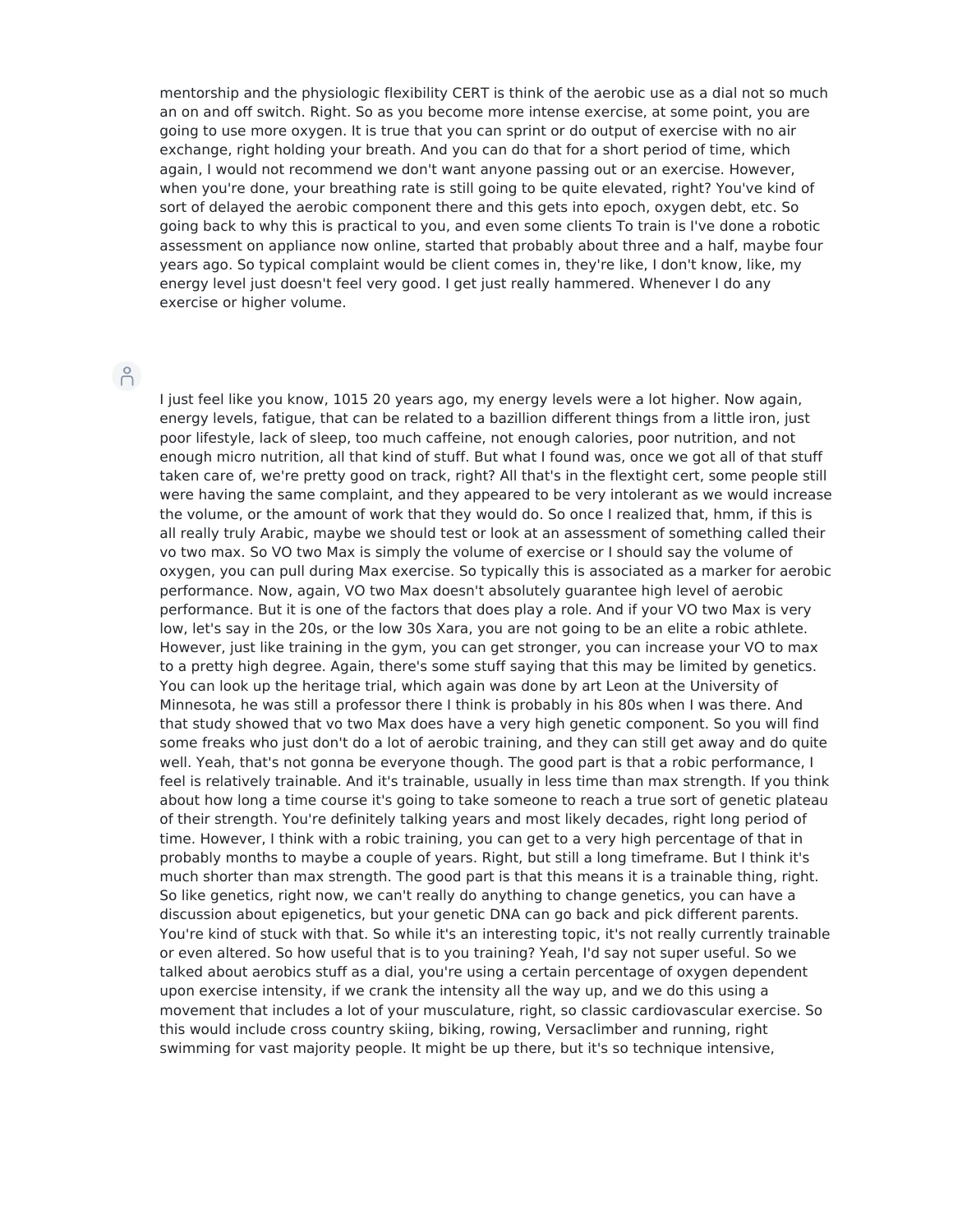because of the resistance of the water, probably not going to be able to do that for most people. So doing any one of those five modalities. You can get a vo two Max, right, you're moving the high percentage of your body, you're working lots of musculature, but you're doing it over the course of several minutes. Alright, so what I like to do for rove IQ test, a max vo to test or peak vo to test if you want to be technical. You can do something called the 12 Minute Cooper run. So you can look that up. Just type in 12 minute Cooper run online, it'll pop up and you literally warm up. Set a timer for exactly 12 minutes. Use a phone or a watch with GPS or you can be on a track and know exactly how far you go. And then run As fast as you can, with the goal being to cover the maximal distance in exactly 12 minutes, put that in an online calculator. And then you can determine your VO to max. And it's relatively accurate, right?

 $\beta$ 

I mean, another method is going to be doing something with fancy lab equipment that they call indirect calorimetry, or a metabolic cart. So I did a lot of this when I did my PhD work. And you've seen it on pictures, and probably in videos, got a bunch of tubes coming in and out of your face a mask over you. And the machine then is measuring all sorts of stuff, like how fast you're breathing, the volumes of air you're exchanging. And the fancy ones also measure what percentage of that air is oxygen and co2. This allows you to then calculate things like the source, or the fuel that is being burned. This is called your ryr respiratory exchange ratio. In English, that is how much fat versus carbohydrates you're using with each breath, what's called breath by breath calorimetry. So I have a device here at my place, that is the P N O E, and as a mobile metabolic cart, and people want any more information on that they can contact me, I also have a three Moxie sensor here too. So this allows us to then look at you as an athlete as a person during exercise with a metabolic cart, or in my case, a piano we, we can then determine at a system wide level, how much air is going in and out and what percentage of oxygen is being used. Now with the Moxie sensor, we can stick it over a muscle and get a local idea of what is going on with oxygen use. So using those two systems together, we hopefully can determine what may be a limiter for performance. So the other way if you don't have fancy equipment, like all that kind of stuff, which is great but is expensive. You can do a to K test on a concept to rower reason why it's a concept two rowers because that's where the equations were validated. You can find these in most gyms. I don't make any money from concept two, but I do think that if you're going to get a rower, that's by far the best one to get. So you warm up, get on the rower, set the distance for exactly 2000 meters. And then you roll as hard as you possibly can. And again, just like the Cooper run test, it's not much fun at all. So I've had a few courses here. I've had some clients come out fly out to my place. And we've done a max 2k test with a pione device and with some Moxie and they can all tell you it's not real fun. The one time one of the neighbors didn't know we were doing this she was outside and she's like hey, some girl just ran out of your garage and looks like she might be puking on the lawn over here. She didn't puke but didn't feel very good. So a max 2k test or even a cooper run test. Again, not super fun. On the concept to the 2000 meter the 2k test. I go to the old Google's again and type in concept two vo two max test and all the information there will pop up. So you put in your info and it'll tell you what your VO two Max is. So this is a good marker for the highest Rubik work you can do. Now it is true, you can sort of go over that amount for short periods of time. You can do some stuff that is a higher percentage of that. Right if you look at some of the Tabata research that was done with 170% of vO T max, but again for very short periods of time, we're looking for a plateau in oxygen use or even though you might be able to do a little bit more work for a short period of time. We're looking for this plateau amount that is the maximal volume of oxygen your body can use.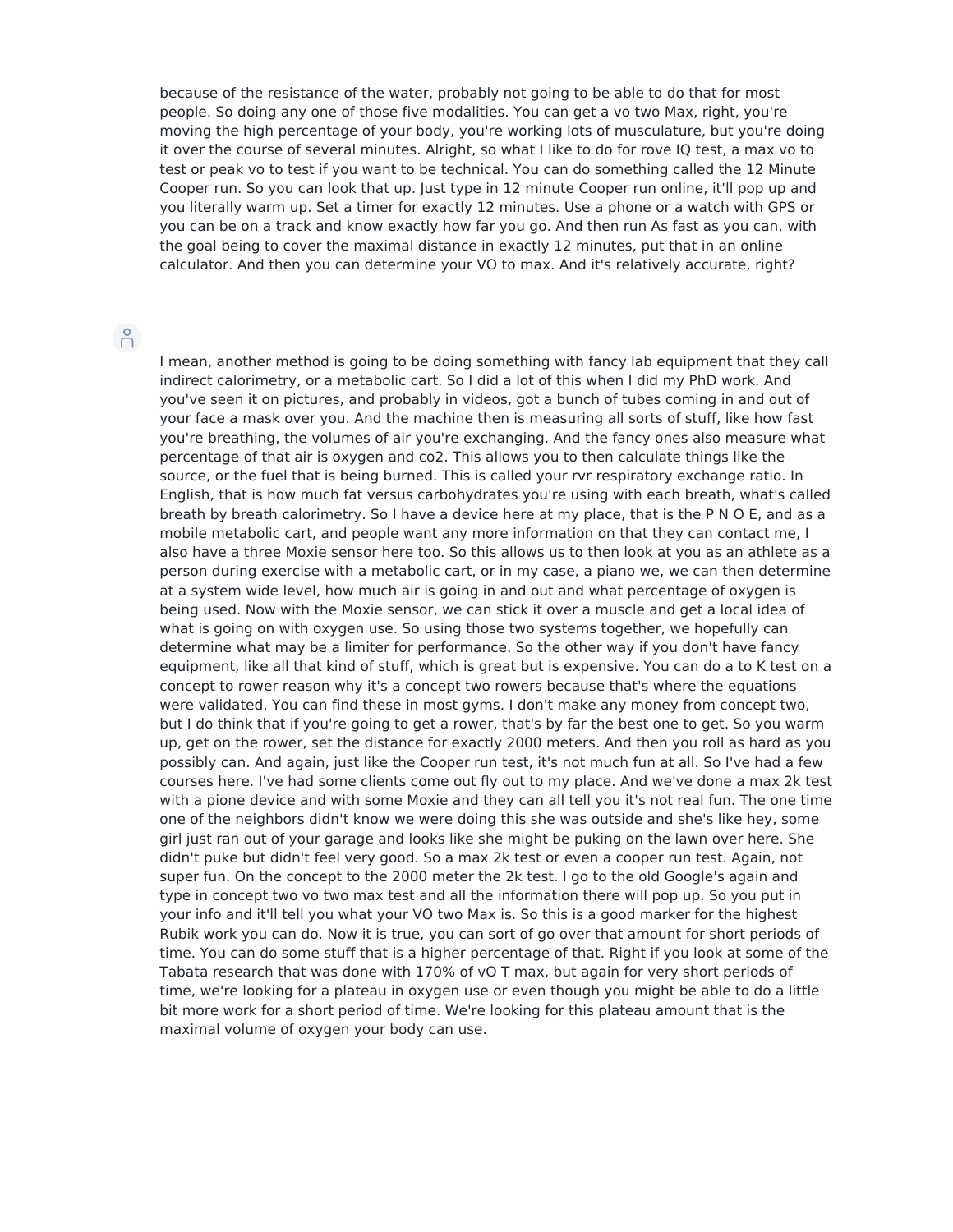Again if we compare this back to weight training, this would be similar to your one rep max for any particular exercise. And there is a little bit of difference if you do it running or a rower and if you are a high level rower not a high level rower, but the goal here is just to get in some ballpark and there's lots of population data to compare yourself to. So back to the one client I worked with a couple of years ago. She came in we got all of her habits pretty good did a lot of great work. She was doing exercise, but she still didn't really feel up to par When we tested her vo two Max. She was actually in the bottom 10% of the population. So we retested her a week later, still around the same percentage. So her aerobics system was extremely underdeveloped. We did some Training with her. We also did some specific aerobic training. And six months later, she was up in, you know, just below 50% of the population. And she felt much, much, much better, right, because the basis for most of your energy creation is actually the aerobic system. So even in the Standard Model, as we're sitting here, walking or whatever the heck you're scrubbing dishes listening to this podcast, you're primarily using your aerobic system for those daily events. And if you're rubbish system is real low. In essence, you're redlining yourself all the time, just doing daily tasks, much less exercise or things that are higher level, right, so to clients explain it like, if we run the VO T max test, and you're in the bottom 10%, you're literally driving around in a two cylinder Hugo with one tire about ready to fall off, right, it's just really hard to create any speed, like sure, you can redline the Hugo and get some speed out of it. But it's gonna come at a very, very high cost, right? Normally, we see very low or very stressful HRV scores associated with this heart rate variability. Once you develop the aerobic system, then it's like installing a bigger engine in the car. So now you're up to a six cylinder or an eight cylinder, it's much easier to create that a robic power, right, you have a much bigger engine all the time. So that's one of the reasons why aerobic training is important. Now again, for most of you listening to this, you are primarily lifting weights, if you find that your ability to recover from one session to the next, especially after you have all the basics in place, rest is good calories are good proteins, good micro nutrition, etc. And you just can't seem to add more volume, you're either doing a stupid amount of insane volume already, or I would bet your robic system is not as developed as it could be. And that may be your rate limiter to doing more work. Even if you want to just add more muscle, most of the research at this point would say that the primary way to do that is by volume. Again, there's a whole bunch of idiosyncrasies with that that's not the only method. But I would say that's probably has the best evidence. So far. In order to do volume, you need to one recover from one set to the next set. And then from one session to the next session. And those are going to be primarily governed by surprise, your aerobic system. So hopefully, I've

#### $\beta$

 $\beta$ 

sold you on the fact that the aerobic system and in this development is important. Again, you do not need to get to the point where you are running marathons or anything like that, from my buddy, Dr. Kenneth J. I kind of like his recommendations. That if you use say the concept to rower as your mark, and we compare you to a database of people who are already rowing, again, that is a kind of bias to database because they are physically active. But we have lots of data from that, because there's an app you can use that will allow you to collect it, and it goes into their database. And then on there, once you put in your 2k time, you'll get a comparison there of you against all other people in the database. So if we use that, as a rough marker, I found getting people to just the 50% mark, a huge difference in their ability to recover. I think if you really want to push the envelope, going from 50% to say 75% of the population, probably a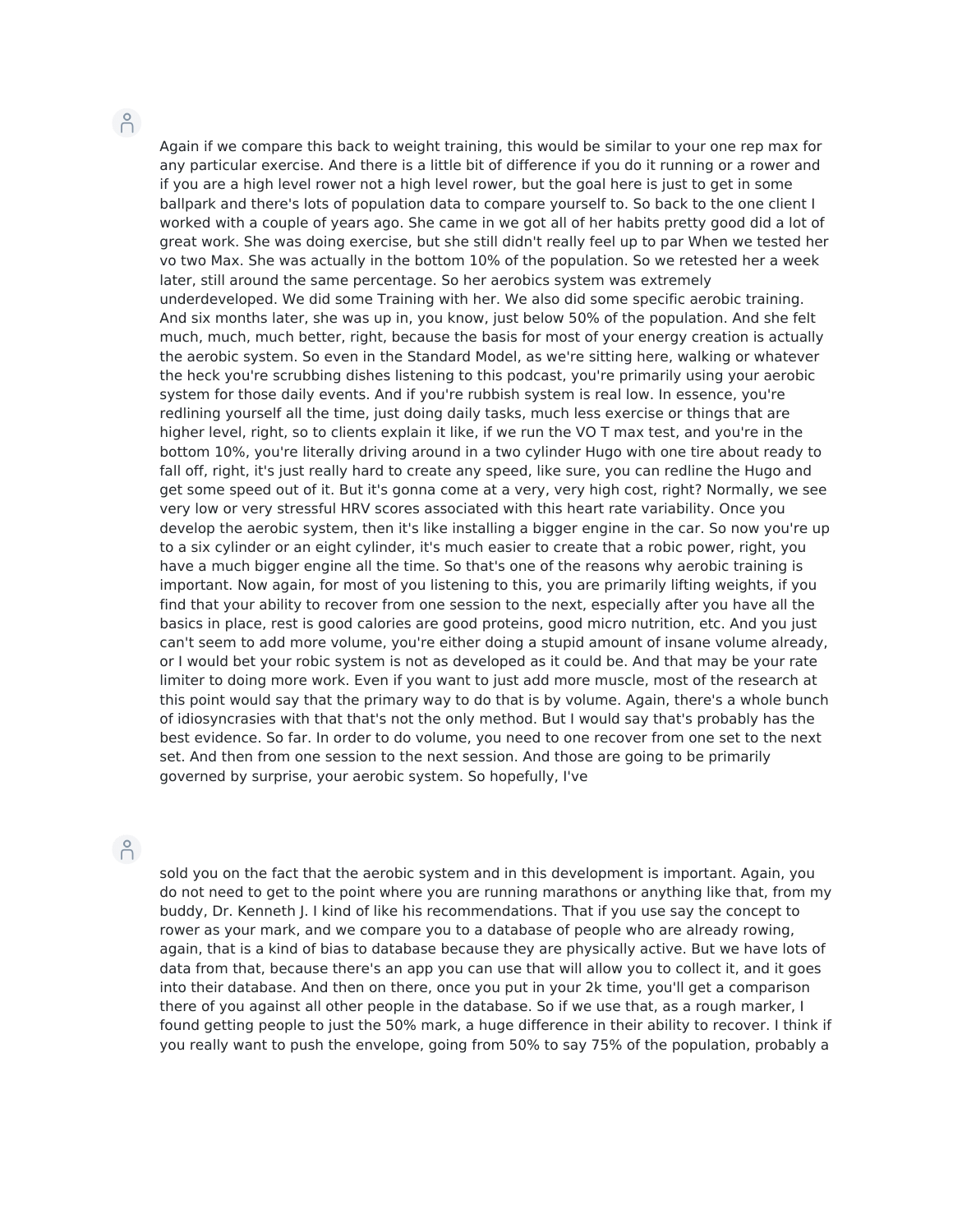good idea. Now again, that will to go from 50% to 75%. For someone who is not going to be dedicated to be an elite rower, you're not primarily an aerobic athlete, that may take you know, a couple of years. So in all honesty, I'm still working on getting to the 75th percentile with my 2k getting closer. So my goal for that would be a time of seven minutes, 10 seconds. My last PR was about 728. So getting closer. So hit the 50% mark. And then from there, if you want to decide to go further to the 75th percent mark, probably going to be some benefit going from the 75th percentile up to the 90th percentile. Now you're really starting to reach that flat part of the curve where yes, you're rubbish system will be more developed. But you're not going to get nearly as much bang for your buck and you're gonna have to dedicate more time and more resources towards it. If your goal is to be again, an elite or high level rower, aerobic athlete, yes, that's useful if you're trying to do more strength training. Yeah. Really, really diminishing returns at that point. So step one, do you have Do t max test see where you're at to look at the population score, the population score is going to be based off of your VO two Max. For pretty much everyone I want them to be, you know, up near Excellent. If you want to take it a step further and you have a rower, use the concept to rower, do a 2000 meter 2k test, and then compare yourself to that population that is on the concept to site. So that is kind of a little bit more of a roaming fitness specific population, get to the 50th percentile with that. And then you can decide if you want to go up to the 75th percentile from there. But what does this break down as a daily template. So I've used this template, man probably for going over six years now. There are deviations to it. But most clients, I'm going to have some form of a template where Monday, Wednesday, Friday, it's primarily lifting, this may be more strength develop if they're powerlifting, or competing in strongman, this may be more volume based or higher reps. Again, it's going to be customized to whatever they're doing. But Monday, Wednesday, Friday, primarily lifting of some form. Tuesday, Thursday, sometimes Saturday, more on the aerobic side, and we're gonna have break between the lifting sessions, right. So Monday to Wednesday, you're gonna have about 48 hours in between. So I find doing some aerobics stuff, Tuesday and Thursday works well. We can debate later about is there any possible interference of doing aerobics stuff after lifting? Probably not unless you're trying to get to a really high level. So if you're really cramped for time, and you can only lift or do exercise three days per week, I think you can do aerobics stuff after weight training, not ideally how I would set it up, but it can be done and getting it done is still going to provide a vast benefit over not doing it. So Tuesday, Thursday, workup and do some type of aerobic training. Again, those modalities I mentioned, can be running, biking, probably not swimming unless you're an elite swimmer, Versa climber and rower, and I'm missing one there but five exercises you can do primarily aerobic based, go move your body and heart rate for the exercise depends on the intensity you want to do. If your robic performance is real low, I would consider running an old school kind of aerobic base, you can look up some stuff from Dr. Phil Maffetone.

#### $\beta$

His recommendation is to take 180 minus your age. So the old carbonium formula is 220 minus your age for max heart rate. This is 180 minus your age. So if you are 40 years old, that'd be 180 minus 40. Your max heart rate for aerobic development, it's going to be around 140 beats per minute. Now again, is this ideal for everyone. Not necessarily but it's a good back of the envelope place to start. I also like having that be done with a nasal only breathing. So breathe in and out through your nose. A lot of times that will also cap your heart rate. Most people just need to get better at nasal breathing. Like you can check out some of their podcasts I've done here on that. Everything into like cranial structures. He talked with my buddy, Dr. Zach to the book, breathe or breath. But James nester, we've got a podcast on that too. So you go down the breathing rabbit hole on those, I also have another one on breathing here too. So old school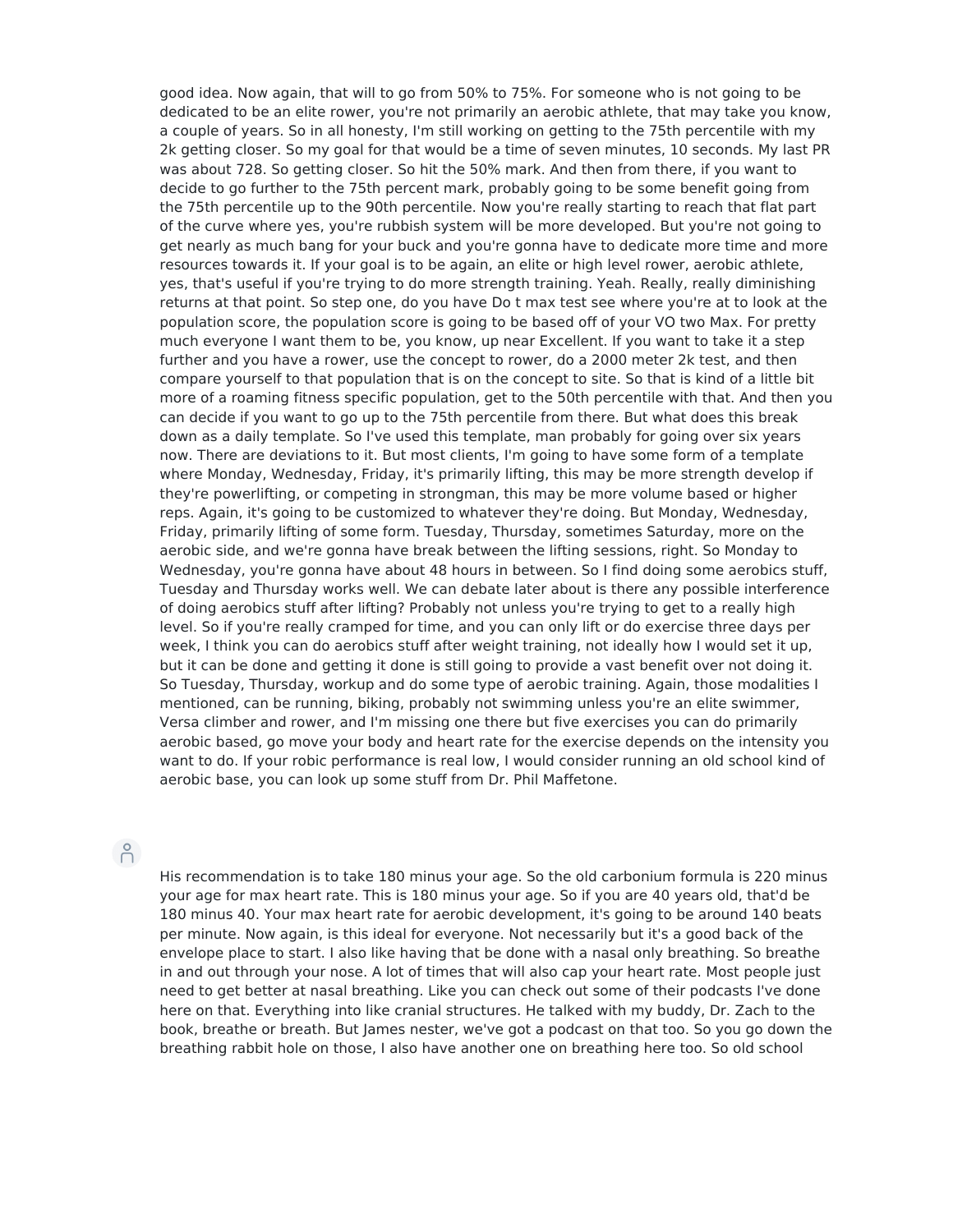robic development, and just start wherever you can, like if you're really out of shape, maybe just do 10 minutes and then slowly, add more time. Eventually, you probably want to work up to two to three hours total time for aerobic development. And then I would run that for six to sometimes 12 or 15 weeks. I don't need to run it forever. But I do think having a dedicated period of time to doing that kind of lower or moderate intensity work. Some people will say this is zone two, if you go by heart rate zones. That's probably an okay start. But then at that point, you probably want to transition out of that and do a little bit more moderate to higher intensity work. To me, it seems like there's a trend now for people to do low to moderate intensity zone to all the time. And I've just found that at some point, you're not gonna see a huge payoff on that. Assuming you're relatively active, and you're getting out you're doing steps you're walking and you're moving around. If you have very, very little movement, then yeah, adding a lot of zone to work I think can be beneficial just from that. So let's say you've gone past the aerobic block and What do you do next. So with that, I would drop in some interval days. And this can be whatever type of intervals you want to do. I'll typically program then on like a Saturday. If it's a strongman competitor, this could be kind of like a medley or competition simulation, this could be repeated different types of intervals, there's a whole bunch you can do. The big point there is to make sure the quality of the intervals does not drop too much. Most people only equate interval work on how demolish they feel at the end. So you want some way if you're on a bike, you can measure speed. If you're on a rower, which sounds like this is a commercial for concept to rower, but you're gonna get average power out from the rower right away. So it gives you a way of measuring output. And a rough guide is I don't like people going much below 10% of their max, right, so if you did, let's say, a short row of 30 seconds, and your average output was 300 Watts, right, I don't want to see the next row be 150 watts or 200 Watts, right, so only about 10% off of that, that'll give you an idea of determining the rest periods. So those would be what's called complete rest. So do high quality work. And then repeat that high quality work.

#### $\beta$

And when you get to a point where you're just trying to maybe slowly go up and maintain, I like doing a robic work in the morning, that's away from weight training, so you're not gonna affect the quality of it. And if you do a daily or semi daily gain, if you have access to the equipment, or you're able to run outside, it's a little tricky to run out here in Minnesota. So I have a bike and a rower in my garage, I've found that you can get by with not a lot of work and high frequency works quite well. So one of the defaults I'll do is, if people are new to this, just start with getting on the rower doing nasal and nasal breathing, whatever the highest intensity you can do, and literally just start at one minute, then do that, you know, six days a week, in the morning, and then the next week, go up to two minutes. The next week, go up to three minutes. And the next week go up to four minutes. And at some point, you'll find where knees start to interfere with your other training or you just can't recover from it. And then that's going to be a spot where you're just going to kind of hold that amount. So for myself, like I'll get up in the morning and usually do six minutes on the rower, I don't usually do a warm up, I just kind of get up and do a little RPR and just do a cold. Because I'm looking more for just the cardiac work. I'm not necessarily using this as a max output. So an RPE, or rating of perceived exertion, like a six, seven or an eight, somewhere around there. And if you're doing it for time, you can then spec distance is a super easy way to track again, you could look at average wattage also. And I find that my minimum that once my row for six minutes, starts going below about 1500 meters, my aerobic system has really started to drop off. Now again, your mileage may vary, your points are going to be a little bit different. When you play with it, you'll find kind of a minimum performance that you want to keep. The nice part is that this sub max number you'll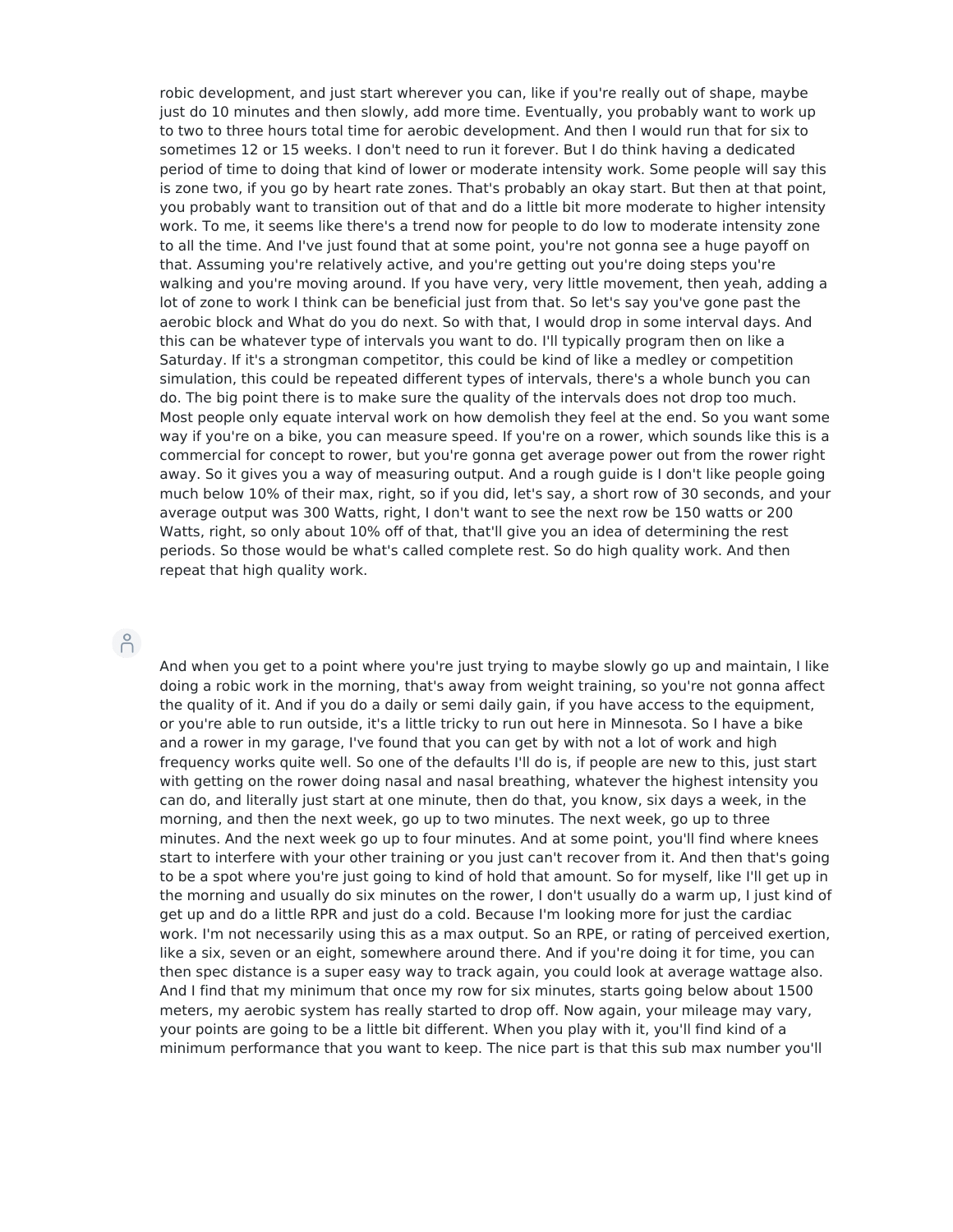have all the time, and you don't have to do a really horrible max test every week or every couple of weeks to see where you're at. If I'm feeling pretty good, like my rubbish system is recovering, I'm maybe pushing weight training a little bit more. six minute I'm in like the 1550 meter range, you know, maybe 1534 1544. And if I robic system is really good. I'm trying to maybe reduce some of my to k times I need to be in the closer to 1580s 1570s. Right now that's just for me what I found with playing with it over the years, but you'll find the time point, and then you can look at the distance you can recover. And again, this is an RPE of a seven or an eight. Most of the time I'll do that nasal breathing except for maybe the last minute. And I find doing that in the morning is a great way to wake up. I'll jump in do some cold water immersion usually after that, and then kind of start my day, take a walk, do whatever. So again, easy way to add in more aerobic training. And then on Tuesday, Thursdays, I'll do a little bit more. Six to 10 minutes on the rower and then maybe 20 minute easy zone to after it. So again, you don't need a ton of aerobic work once you've kind of reached the point where you're happy with it. But I find that if I go away on vacation, and I don't do any aerobic work for even a week, it tends to drop off relatively fast right You know, there's some stuff, some old Russian literature showing, you know, pure robic training and pure strength, you may have up to a two, three or four week, kind of what they call as Islams was like residual training effects. And I think that's kind of true where it won't a road to zero. But it will start dropping off relatively fast, but you get back in doing some aerobic stuff again, it will recover. So pick whatever modality you want. And check your recovery, you can look at heart rate variability and look at training volume, you can use rating of perceived exertion

 $\beta$ 

to keep an eye that the goal is Dan John says the goal is to keep the goal, the goal. So if lifting is your main goal, you should see a transfer of aerobic work to lifting meaning you can recover faster from one set to the next, you can recover faster from one day to the next day. Right. So that's what I use as a marker. anaerobic training also generally will help heart rate variability, right. So heart rate variability, if you have a higher score, I tend to use the athlete system or the aura ring or both. The higher your heart rate variability is the more para sympathetic you are and that is a high association to your aerobic base level. So people I've seen with very low heart rate variability scores, we do a vo two max test. So one client in particular, her vo two Max was in the low 20% of just the population. And her HRV was pretty crappy. So we did more aerobic stuff for about six months. And her heart rate variability, at least on the i fleet scale, our baseline was now almost 12 points higher, it's a pretty significant shift. Now again, this is because a robotic system was so poorly developed. So that's today's podcast on the robotic rabbit hole, and do a vo two max test, kind of see where you're at, and then decide how to set up your training and template. From there. Again, you can reassess the VO to max again, depending on clients, I may not reassess for eight to 12 weeks, if I've got a nice sub Max indicator just depends on what their preference is. And so far after doing this for almost like four ish years now, I haven't really seen anyone who has not seen a substantial increase in their aerobic system, who has not reported that their day to day energy feels better. Even cognition feels much better. Working is easier recovering from one session to the next session is better, sometimes sleep improves, right. So I think there's a lot of transfer for it. Especially if your VO two Max is real low. I've also tested other people who don't classically do a lot of aerobic training, but they do a lot of high volume lifting a few of them their vo two Max has been really good. So just doing a robic training isn't always the best indicator, which is why I like having a test. So in that case, the one particular individual was the guy. We only had him do some light aerobics stuff Tuesday, Thursday, and it was pretty easy for just 20 minutes. That's all we did. And we just kept pushing his volume higher and higher. And he could